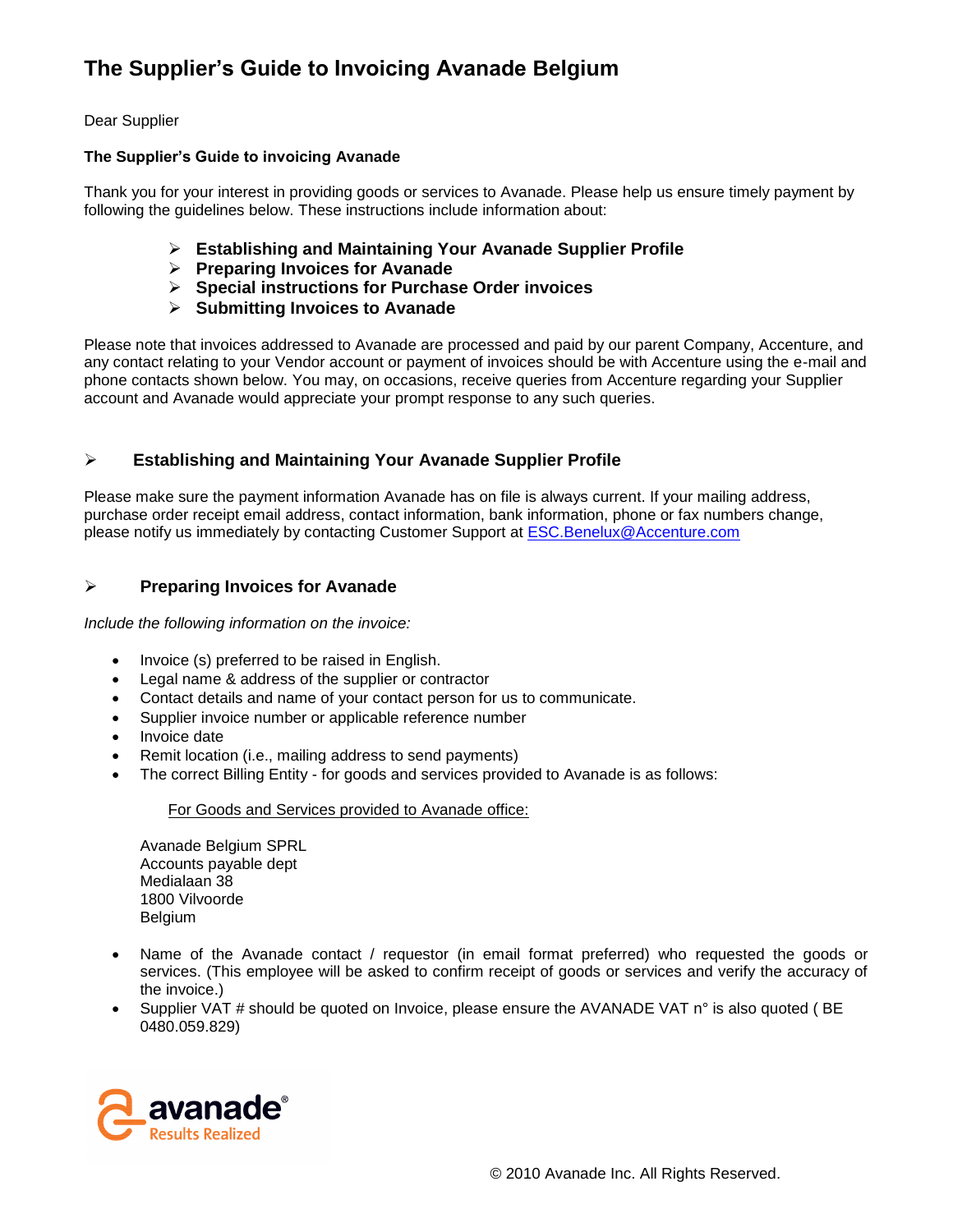## **The Supplier's Guide to Invoicing Avanade (continued)**

- Avanade's standard payment terms are 30 days from the date of invoice. Please ensure that these payment terms are stated on the invoice unless alternative payment terms have been agreed in writing with Avanade personnel with power of attorney.
- If you are issuing a credit note against a cancelled invoice, kindly ensure to quote the corresponding invoice reference against which the credit note is being issued, alternatively please quote complete details for issuance of the credit note for us to account it appropriately
- Itemized description of the goods or services that were received or rendered (In English)
- Taxes (wherever applicable)
- Total Amount due

## **Special instructions for Purchase Order invoices**

Avanade's official Purchase Orders will be either sent via fax or via email notifications from Avanade's procurement tool, Ariba Buyer, bearing the sender's address: [eprocurement.mail@acccenture.com.](mailto:eprocurement.mail@acccenture.com) Please ensure you are able to receive emails from this address accordingly.

#### **Other special instructions**

- If you are providing goods and services to Avanade under more than one Purchase Order, you must invoice for each separately. Only one Purchase Order can be referenced per invoice.
- The format of the invoice must match the format of the Purchase Order. The following guidelines should be observed:
	- $\circ$  Reference the appropriate purchase order line item number for each line item on the invoice;
	- $\circ$  For goods, the total for each line must represent the extended amount for that good;
	- o Charge for services and expenses must be itemized on separate lines;
	- o Always review the '**comments**' section on the Purchase Order for additional processing instructions;
	- $\circ$  Always quote the Purchase Order number (which starts with 45XXXXXXXX).

#### **Please do not:**

- $\circ$  Mark the purchase order number with a highlighter as this affects the quality of our invoice scanning;
- $\circ$  Handwrite the Purchase Order numbers on the invoice (where possible);
- $\circ$  Quote the Purchase Requisition number (which starts with PRXXXXXX).

## **Submitting Invoices to Avanade**

- Kindly submit your invoices within 5 business days from the invoice date.
- All invoices for Avanade should be posted to the following 'Mailing' address and not to your Avanade contact.

Avanade Belgium SPRL Accounts payable dept Medialaan 38 1800 Vilvoorde Belgium

 Alternatively you can send a soft copy (PDF format) of the invoice(s) directly to [esc.einvoice@Accenture.com](mailto:esc.einvoice@Accenture.com) in a non-manipulative format.